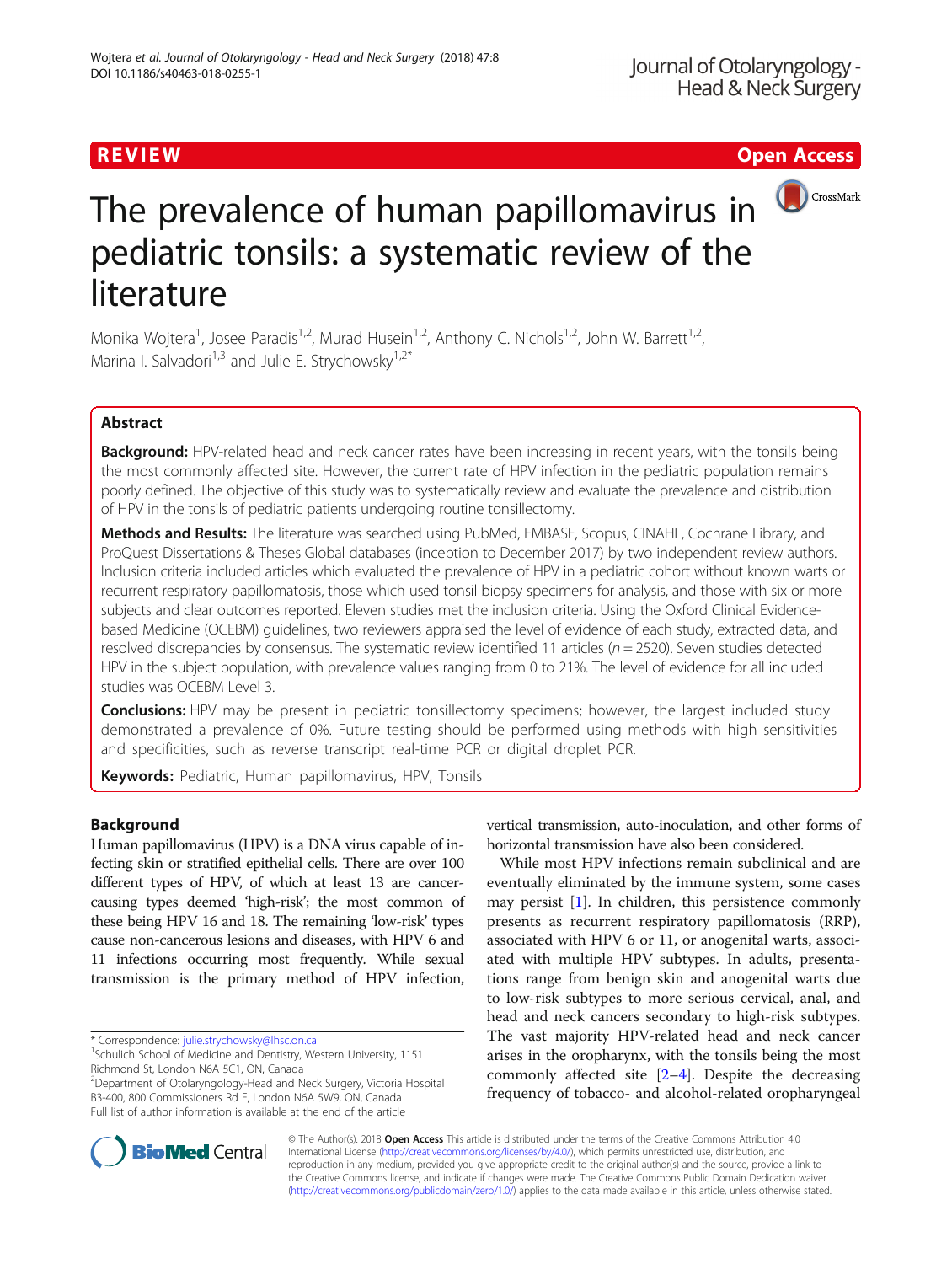squamous cell cancer (OPSCC), the prevalence of HPVpositive cases has been progressively increasing and is now over 70%, due to rising rates of oral infection with HPV [[5](#page-6-0)–[9](#page-6-0)]. Of note, HPV 16 accounts for the majority of cases (> 90%) [\[10\]](#page-6-0). Since 6.9% of the adult population has been found to have detectable HPV at any given point in time [[5\]](#page-6-0), it is important to delineate both when tonsillar HPV infection is first acquired and how long it remains latent by evaluating its prevalence in the pediatric population. However, the rate of HPV infection in the tonsillar tissue of the pediatric population remains poorly defined. In this manuscript, we endeavor to carry out a systematic review of the prevalence of HPV in pediatric patients undergoing routine tonsillectomy.

# Methods

This review was conducted in accordance with the Preferred Reporting Items for Systematic Reviews and Meta-Analyses (PRISMA) 2009 guidelines [[11\]](#page-6-0).

# Literature search strategy

A comprehensive literature search was performed using PubMed, EMBASE, Scopus, CINAHL, Cochrane Library, and ProQuest Dissertations & Theses Global databases on December 10, 2017. Similar search strategies were applied to search each database. The electronic database search combined disease-specific terms (human papillomavirus, HPV) with anatomic-specific terms (tonsil, throat, pharynx, adenoid, palatine, tubal, lingual) and pediatric-specific terms (pediatric, paediatric, children, kid, youth, teen, preteen, minor, juvenile, virgin, prepubescent, prepubescent, boy, girl, toddler, baby, babies, infant, neonate, newborn). Initially, to ensure the consideration of all relevant published articles in the initial search, the search was not limited in terms of publication date, study design, or language of publication. Relevant articles and abstracts were selected and reviewed, and their reference lists were further searched for additional publications. Next, all studies with abstracts or full articles written in the English language were considered for inclusion.

# Study selection criteria

Articles were assessed for eligibility and included if they reported a prevalence of HPV in pediatric tonsils (age < 18 years old), regardless of study design or publication date. Articles were excluded if they did not report results separately for the pediatric population, if they analyzed specimens from anatomic sites other than the palatine tonsils, or if non-biopsy methods of tonsillar testing were used. Where studies analyzed tonsil specimens from adults as well as children, only the pediatric data was used in our analysis. If discerning between the two was not possible, the study was excluded.

To detect tonsillar HPV, studies that utilized tonsillectomy specimens as a sampling method were used. The detection of HPV using swabs of the oral mucosa, tonsillar mucosa, and nasopharynx is inconsistent with the results attained by biopsy, and therefore these sampling methods were excluded. It is theorized that HPV tends to localize to the epithelium of tonsillar crypts, which would account for the unreliability of tonsillar swabs as a method of detection [\[12](#page-6-0)]. In cases where oropharyngeal scrapings were used as opposed to tonsillar scraping or biopsy, that study or portion of the study was excluded [[13\]](#page-6-0).

Articles in a foreign language were included as long as an abstract was available in the English language and if the abstract described the method of specimen acquisition and reported the prevalence of HPV [[13,](#page-6-0) [14\]](#page-6-0).

#### Data analysis

The methodological quality of identified studies was appraised using the Oxford Center for Evidence-Based Medicine (OCEBM) 2011 Levels of Evidence [[15](#page-6-0)] and the Newcastle-Ottawa Scale modified for cross-sectional studies [\[16\]](#page-6-0). Relevant data was extracted from included studies following tables developed a priori by two independent review authors (M.W. and J.S.). Disagreement was resolved by consensus. Data collected included the country of study, number of patients, age range, mean age, reported prevalence of HPV, testing method, types of HPV tested, and types of HPV detected. Qualitative and quantitative synthesis of results was performed when applicable. A pooled proportion of the prevalence of HPV in pediatric tonsils was considered.

# Results

Six hundred twenty-six studies were identified during the initial literature search (Fig. [1](#page-2-0)). Four hundred seventy-nine studies remained for consideration after duplicate publications were removed. The titles and abstracts of these studies were screened for the inclusion and exclusion criteria, and 433 studies were eliminated because of excluded records. The remaining 46 full-text articles were reviewed in their entirety. Eleven studies with a total of 2520 patients met the inclusion criteria and were included in the analysis. Among these, nine were full-text articles in English while two were abstracts in English with the full-text articles in another language.

Study and patient characteristics are reported in Table [1.](#page-3-0) The number of patients enrolled in each study ranged from 8 to 1670. HPV was detected in seven studies, and the prevalence of HPV ranged from 0 to 21%. The geographic distribution is illustrated in Fig. [2](#page-4-0). The HPV subtypes that were detected varied: subtype 6 (two studies) [[14,](#page-6-0) [17\]](#page-6-0), 11 (three studies) [[14,](#page-6-0) [17,](#page-6-0) [18](#page-6-0)], 16 (four studies) [[17,](#page-6-0) [19](#page-6-0)–[21\]](#page-6-0), and 31 (one study) [\[17](#page-6-0)]. There was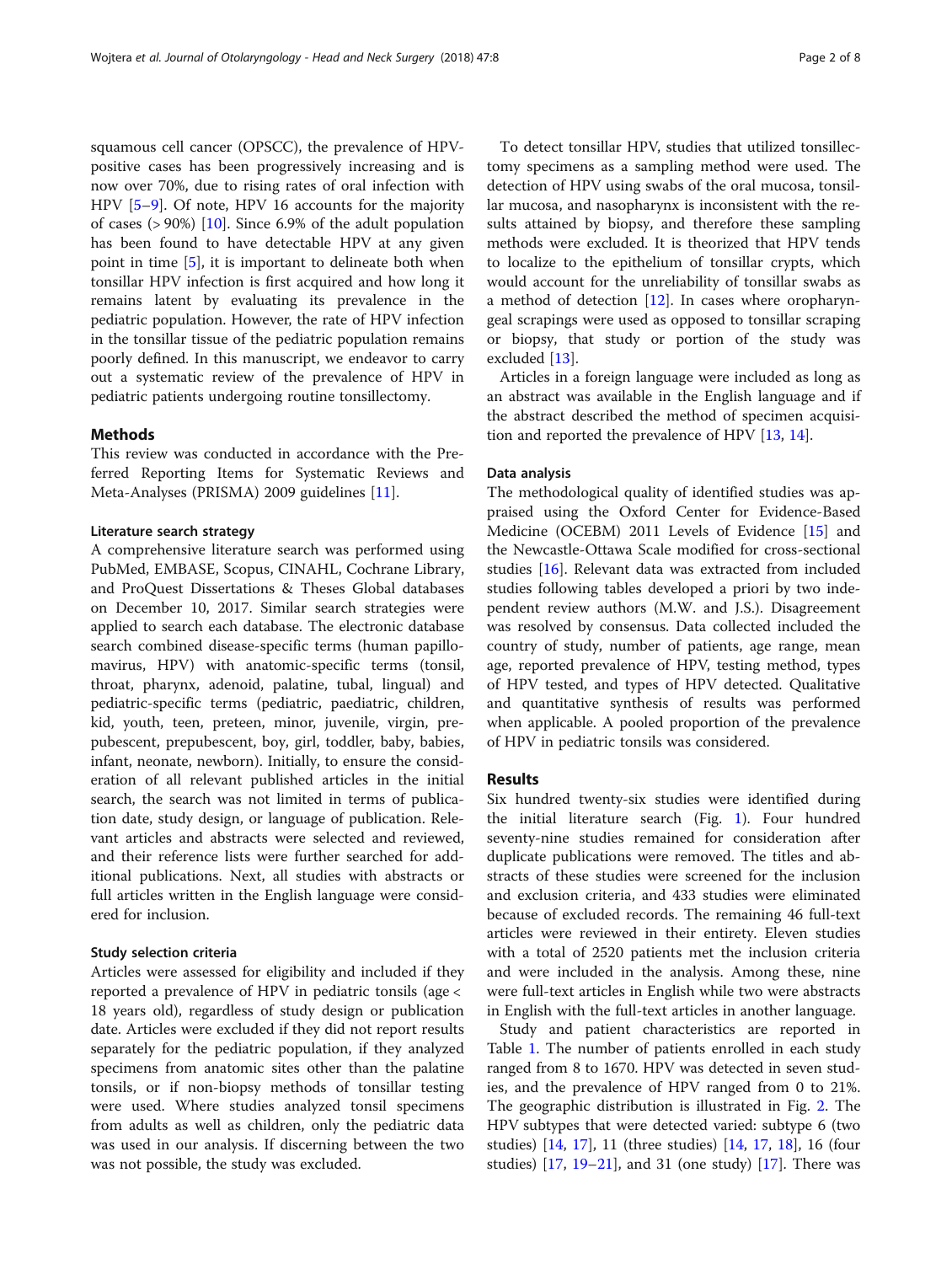<span id="page-2-0"></span>

variability in testing methods and HPV subtypes tested, with the majority of studies using conventional PCR with broad-spectrum probes (8/11 studies, 72%), with four studies following up this initial screen with type-specific probes. Three studies used real-time PCR (qPCR), and none used reverse-transcriptase qPCR (RT-qPCR). Reporting and subgroup analysis of the ages and genders of HPV-positive samples was considered, but was not possible as most included studies did not provide these details.

The OCEBM level of evidence for all 11 included studies was Level 3. Quality assessment according to the Newcastle-Ottawa Scale modified for cross-sectional studies is reported in Table [2.](#page-4-0)

Although a pooled statistical analysis was considered for the collected data, the variability in sample size, geographic distribution, HPV testing methods, and types of HPV tested would limit generalizability of possible pooled analyses. Due to this heterogeneity, a pooled analysis of the data was not performed.

# **Discussion**

To our knowledge, this is the first comprehensive analysis of the prevalence of HPV in pediatric tonsillar tissue. Based on this systematic review of the literature, the prevalence ranges from 0 to 21%.

# Study limitations

The wide variability in the prevalence of HPV between studies warrants discussion. While each of the studies used biopsy specimens for testing, the majority used conventional PCR and broad-spectrum GP5+/6+ or MY09/11 primers. Conventional PCR has been noted to exhibit poor specificity and consequently a high false positive rate when testing for HPV, which may explain some of the high prevalence findings reported [\[22](#page-6-0)]. qPCR is more accurate, with an improved ability to discriminate between positive and negative samples based the cycle threshold  $[23]$  $[23]$ . However, the gold standard is RT-qPCR, which amplifies signals based on the presence of viral transcripts and demonstrates the expression of early viral proteins, as the significance of the presence of HPV DNA in the absence of viral expression is unclear [[23\]](#page-6-0). A newer technique is digital droplet PCR (ddPCR), which may prove to be a more sensitive technique for HPV viral load quantification [\[24\]](#page-6-0). The unreliability of conventional PCR and lack of controls in some studies may explain the differences observed. Only three studies [[20,](#page-6-0) [25](#page-6-0), [26\]](#page-6-0) used qPCR for analysis, and none employed RT-qPCR or ddPCR.

It is also of value to note that although the overall prevalence of HPV ranged from 0 to 21%, the largest study [\[27](#page-6-0)], encompassing 1670 patients, was unable to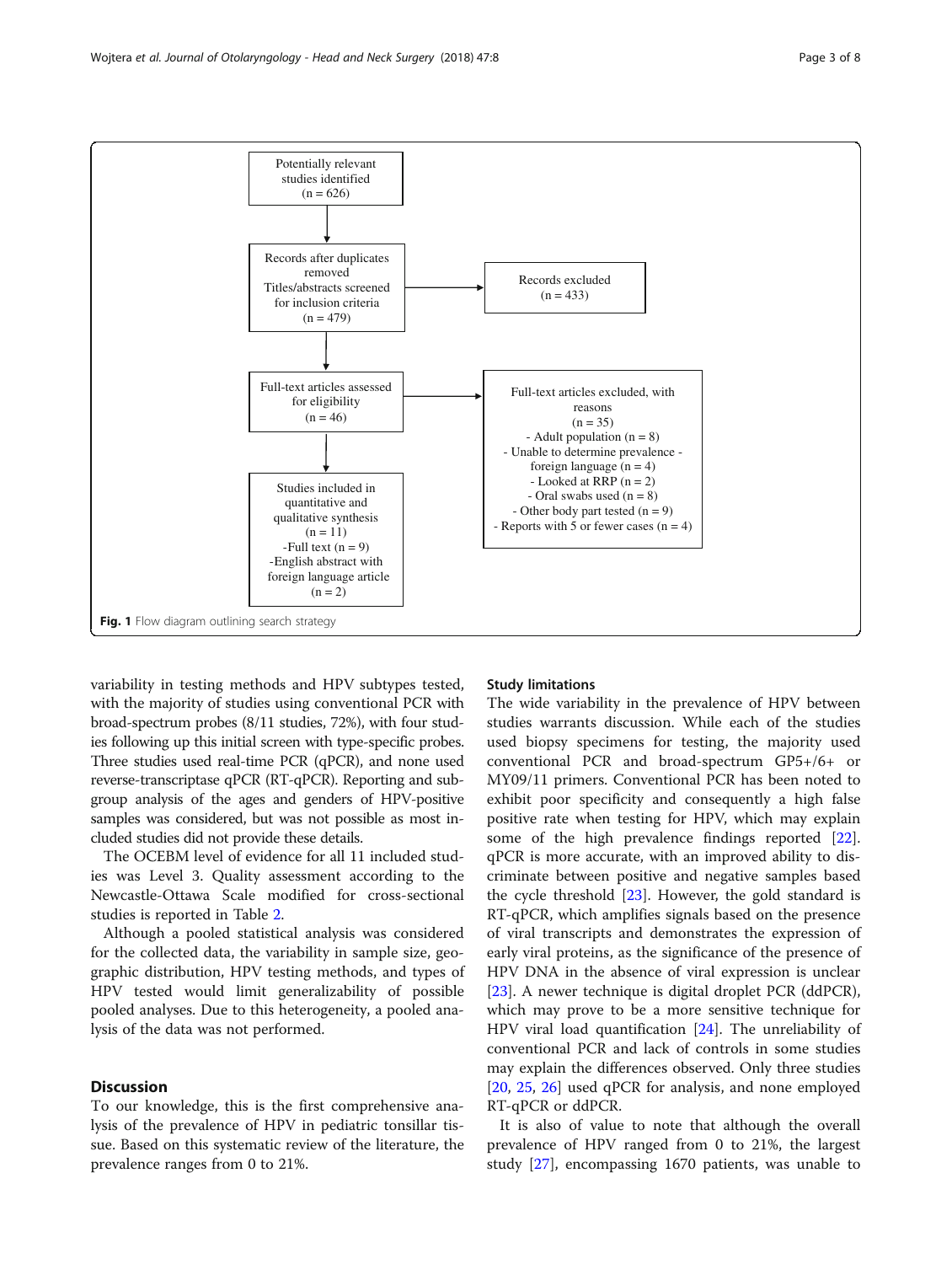<span id="page-3-0"></span>Table 1 Summary of included studies

| First Study Author & Year of<br>Publication <sup>a</sup>           | Country           | # of<br>Patients | Age Range<br>(Years) [mean] | of HPV <sup>a</sup> | Prevalence Testing Method                                                                     | Types of HPV Tested                                                                           | Types of<br>HPV Found |
|--------------------------------------------------------------------|-------------------|------------------|-----------------------------|---------------------|-----------------------------------------------------------------------------------------------|-----------------------------------------------------------------------------------------------|-----------------------|
| Cockerill, CC (2016) [25] [full text] b                            | <b>USA</b>        | 129              | $1 - 12$ [NR]               | 0%                  | $Biopsy + swabs + Roche$<br>Cobas Amplicor test<br>qPCR & E6/E7 Gene-Probe<br>Aptima HPV test | 16, 18, 31, 33, 35, 39,<br>45, 51, 52, 56, 58, 59,<br>66, 68                                  | None                  |
| Palmer, E (2014) [27] [full text]                                  | United<br>Kingdom | 1670             | $0 - 18$ [NR]               | 0%                  | Biopsy + $GP5+/6+$ primer<br>PCR enzyme immunoassay<br>+ PCR E6 gene targeting<br>for HPV16   | 20 types (unspecified),<br>14 high-risk and 6<br>low-risk                                     | None                  |
| Xue, XC (2014) [26] [full text]                                    | China             | 42               | $3-12$ [6.8]                | 0%                  | Biopsy + MY09/11 primer<br>qPCR                                                               | 6, 11, 16, 18, 26, 31,<br>33-35, 39, 40, 42-45,<br>51-59, 61, 66-73, 81-84                    | None                  |
| Sun, YF (2012) [abstract] [article<br>in Chinese] [14] [full text] | China             | 177              | NR[NR]                      | 1%                  | Biopsy + PCR (unspecified)                                                                    | <b>NR</b>                                                                                     | 6, 11                 |
| Duray, A (2011) [19] [full text]                                   | Belgium           | 42               | $0 - 15$ [NR]               | 21%                 | Biopsy + GP5+/GP6+ primer<br>PCR + E6/E7 type-specific<br>gPCR for multiple HPV<br>subtypes   | 6, 11, 16, 18, 31, 33, 35, 16, NR<br>39, 45, 51, 52, 53, 56, 58,<br>59, 66, 68                |                       |
| Baloglu, H (2010) [17] [full text]                                 | Turkey            | 165              | 5-21 [11.9]                 | 7%                  | Biopsy + MY/GP PCR +<br>E6/E7 type-specific PCR                                               | 6, 11, 16, 18, 31, 33, 35, 6, 11, 16, 31<br>39, 42, 43, 44, 45, 51, 52,<br>56, 58, 59, 66, 68 |                       |
| Soldatskiı, luA (2009) [abstract]<br>[article in Russian] [13]     | Russia            | 8                | $2 - 14$ [6.8]              | 13%                 | PCR                                                                                           | 6, 11, 16, 18, 31, 33                                                                         | <b>NR</b>             |
| Mammas, IN (2006) [20] [full text]                                 | Greece            | 64               | $2-14$ [7.1]                | 9%                  | Biopsy + GP5+/6+ primer<br>PCR + type-specific PCR<br>for multiple HPV subtypes               | 11, 16, 18, 33                                                                                | 16, NR                |
| Sisk, J (2006) [18] [full text]                                    | <b>USA</b>        | 50               | $3-12$ [NR]                 | 4%                  | Biopsy + MY09/11 primer<br>PCR                                                                | <b>NR</b>                                                                                     | 11                    |
| Ribeiro, KM (2006) [37] [full text]                                | Brazil            | 100              | $2 - 13$ [NR]               | 0%                  | Biopsy + MY09/11 primer<br>PCR                                                                | <b>NR</b>                                                                                     | None                  |
| Chen, R (2005) [21] [full text]                                    | Finland           | 73               | $1 - 16$ [8.3]              | 8%                  | Biopsy + $GP5+/6+$ &<br>MY09/11 primer PCR +<br>type-specific testing                         | <b>NR</b>                                                                                     | 16                    |

HPV human papillomavirus, NR not reported in the study or for the tonsillectomy portion  $a^a$  Articles published in English unless otherwise specified

<sup>b</sup> This study only assessed high-risk HPV subtypes. This was also the only study to report that some patients had been vaccinated against HPV; 6 (4.7%) of patients had received the vaccine

detect the virus. In total, four studies found a 0% prevalence of HPV, comprising 1941 of this review's 2520 patients. Studies with positive results were all completed on a smaller scale; the largest patient sample from a study with a positive result consisted of 177 patients, with a prevalence of only 1% [[14](#page-6-0)], suggesting potential sampling or selection bias. It is also important to consider that in all cases, tonsillar hypertrophy and chronic tonsillitis were the indications for tonsillectomy. Although these conditions are not known to be related to HPV infection, it is possible that they may be confounders.

# Geographical considerations

An alternate possibility for the variation in prevalence of pediatric tonsillar HPV infection is that this infection has a geographical distribution, as illustrated in Fig. [2](#page-4-0), with the highest prevalence in Belgium. HPVrelated cervical lesions have been found to have a geographical distribution [[28,](#page-6-0) [29](#page-6-0)], supporting the notion of such a pattern in tonsillar HPV. However, it does not appear as though worldwide oropharyngeal cancer incidence rates have a parallel distribution (Fig. [3](#page-5-0)) [\[30](#page-6-0)]. Country-specific prevalence rates could not be determined based on currently-available data. Of note, the highest rates for both pediatric HPV prevalence and oropharyngeal cancer incidence among the countries identified was Belgium; however, there is no obvious pattern beyond this. This lack of correlation could be simply because there is no relationship between pediatric tonsillar HPV infection and later adult oropharyngeal cancer; perhaps pediatric patients are more easily able to eliminate the infection, or prior HPV infection protects against future infection. Alternately, a correlation between childhood infection and adult cancer may exist, but be difficult to discern at this time due to the currently limited literature.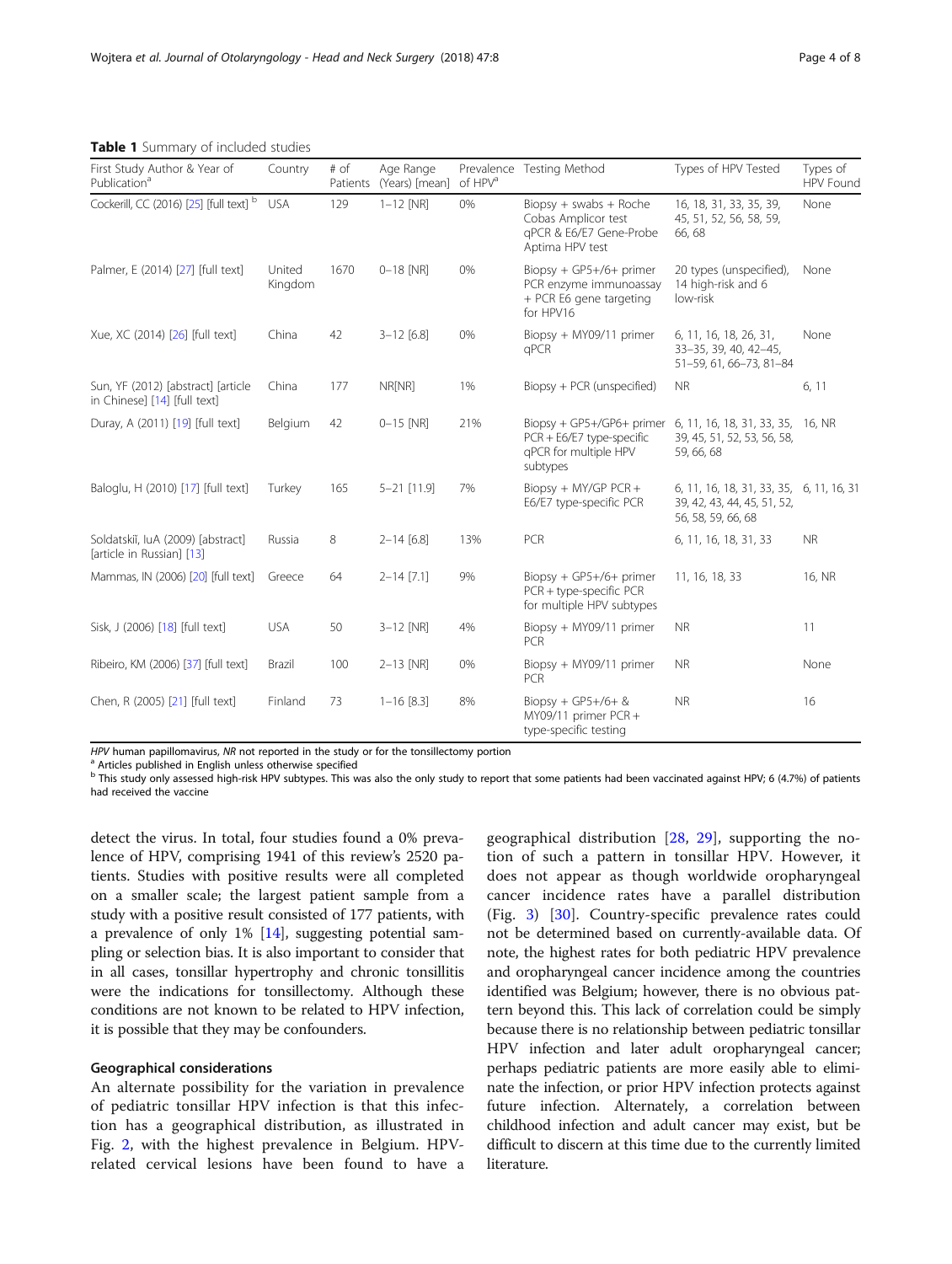<span id="page-4-0"></span>

# Subtypes of Tonsillar HPV

Of the HPV subtypes identified among the patients included in this study ( $n = 28$ ), HPV 6, 11, 16, and 31 were observed, with HPV 16 being the most prevalent (78.6%). High-risk HPV 16 is the subtype most frequently associated with OPSCC, with an average age of diagnosis of 61 years old [\[7](#page-6-0)]. This suggests that the subclinical HPV infection detected in childhood may be a pre-malignant lesion with a long-term course, representing a risk factor for the development of tonsillar cancer in adulthood. No studies reported long-term follow-up to determine the incidence of possible malignant transformation.

Whether this pediatric infection eventually progresses to symptomatic disease or cancer, remains dormant for the lifespan of the patient, or is eventually eliminated by the host's immune system, is currently unknown. An interesting parallel is the pathogenesis of HPV infection in the cervix, wherein persistent and often asymptomatic HPV infection can lead to intraepithelial neoplasia and the eventual accumulation of mutations, resulting in cancerous invasion and metastasis [\[31\]](#page-6-0). A similar cycle

| Table 2 Quality assessment using a version of the Newcastle-Ottawa modified for cross-sectional studies |  |  |
|---------------------------------------------------------------------------------------------------------|--|--|
|---------------------------------------------------------------------------------------------------------|--|--|

| Author (Year)                                                | Selection<br>(Maximum 4 Stars) | Comparability<br>(Maximum 2 Stars) | Exposure<br>(Maximum 3 Stars) | Total<br>(Maximum 9 Stars) |
|--------------------------------------------------------------|--------------------------------|------------------------------------|-------------------------------|----------------------------|
| Cockerill, CC (2016) [25]                                    | $***$                          |                                    |                               | ****                       |
| Palmer, E (2014) [27]                                        | $***$                          |                                    | **                            | ******                     |
| Xue, X-C (2014) [26]                                         | **                             |                                    | **                            | *****                      |
| Sun, YF (2012) [abstract] [article in Chinese] [14]          | **                             | $***$                              | ¥                             | *****                      |
| Duray, A (2011) [19]                                         | **                             | $\ast$                             | $\ast$                        | ****                       |
| Baloglu, H (2010) [17]                                       | **                             | $\mathcal{M}$                      | ¥                             | ****                       |
| Soldatskiı̆, luA (2009) [abstract] [article in Russian] [13] |                                | $\rightarrow$                      | ¥                             | $***$                      |
| Mammas, IN (2006) [20]                                       | **                             | $***$                              | **                            | ******                     |
| Sisk, J (2006)[18]                                           | $***$                          | $***$                              | **                            | ******                     |
| Ribeiro, KM (2006)[37]                                       | **                             | $\mathcal{M}$                      | ¥                             | ****                       |
| Chen, R (2005)[21]                                           | #                              | $\ast$                             | $\ast$                        | $***$                      |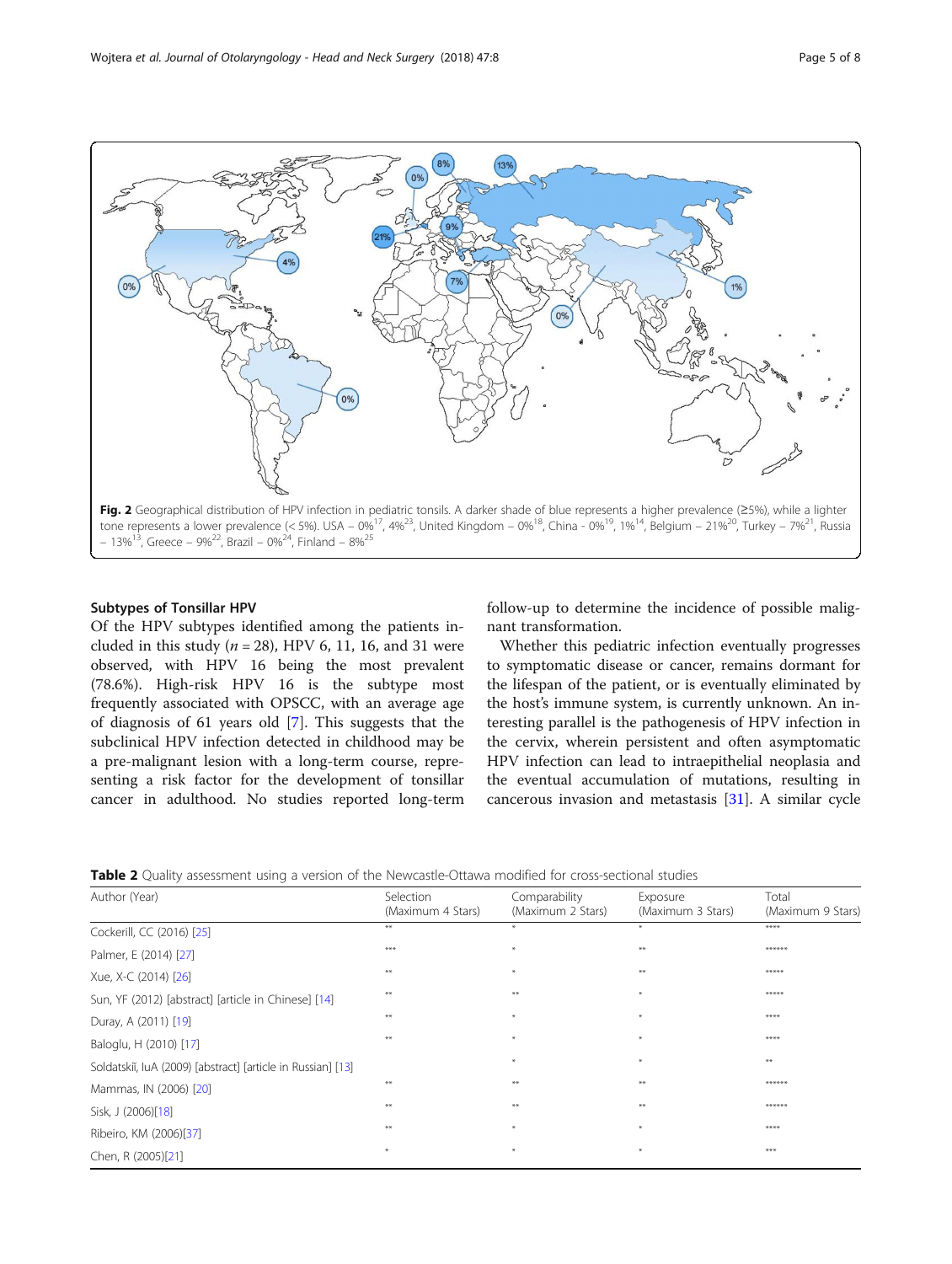<span id="page-5-0"></span>

may occur with tonsillar HPV infection, emphasizing the importance of early detection of HPV.

# HPV transmission and implications

The presence of HPV in the tonsils of pediatric patients suggests that consideration must be given for a mode of transmission other than sexual transmission. While sexual transmission through early sexual activity or sexual abuse remains a possibility  $[32-34]$  $[32-34]$  $[32-34]$  $[32-34]$  $[32-34]$ , the detection of HPV in infants and in high rates among youth in some studies suggests that sexual exposure is unlikely to account for all cases. As such, vertical and horizontal transmission must also be considered.

# HPV vaccination

Both bivalent and quadrivalent vaccines against HPV are currently available on the world market, and a 9-valent vaccine has also been introduced in some areas. The bivalent vaccine is effective at preventing the high-risk HPV 16 and 18 subtypes, and the quadrivalent vaccine adds protection against HPV 6 and 11. As of 2014, 58 countries had introduced one or both versions of the HPV vaccine into their national immunization programs for girls, and countries such as Canada, the USA, Australia, and Austria also currently advocate its use in boys [\[22,](#page-6-0) [35](#page-6-0)].

Despite the availability of a publicly-funded vaccine against HPV infection in Canada, immunization rates for HPV remain far below those of other vaccinepreventable diseases [\[36](#page-7-0)]. This study calls into questions the preconception that HPV is solely a sexually-

transmitted disease, and may be used to further vaccination campaigns in locations where stigma against vaccination for a sexually transmitted infection is still a barrier for larger-scale immunization campaigns.

# Conclusion

HPV 6, 11, 16, and 31 may be present in some pediatric tonsils, and their prevalence ranges from 0 to 21%. The largest study demonstrated a prevalence of 0%. A geographical distribution could account for these discrepancies, but does not appear to correlate with adult oropharyngeal cancer incidence rates. Whether these infections are a pre-malignant state, a transient infection, or a latent infection that will ultimately lead to malignant disease is yet to be determined. Further adequately powered studies utilizing qPCR, the gold-standard RT-qPCR, or the newer and more sensitive ddPCR for detection of HPV are warranted to determine the true prevalence of HPV in the pediatric population.

#### Abbreviations

ddPCR: Digital droplet PCR; HPV: Human papillomavirus; OCEBM: Oxford clinical evidence-based medicine; OPSCC: Oropharyngeal squamous cell cancer; PRISMA: Preferred reporting items for systematic reviews and metaanalyses; qPCR: Real-time PCR; RRP: Recurrent respiratory papillomatosis; RTqPCR: Reverse-transcriptase qPCR

#### Acknowledgements

Not applicable.

#### Funding

Not applicable.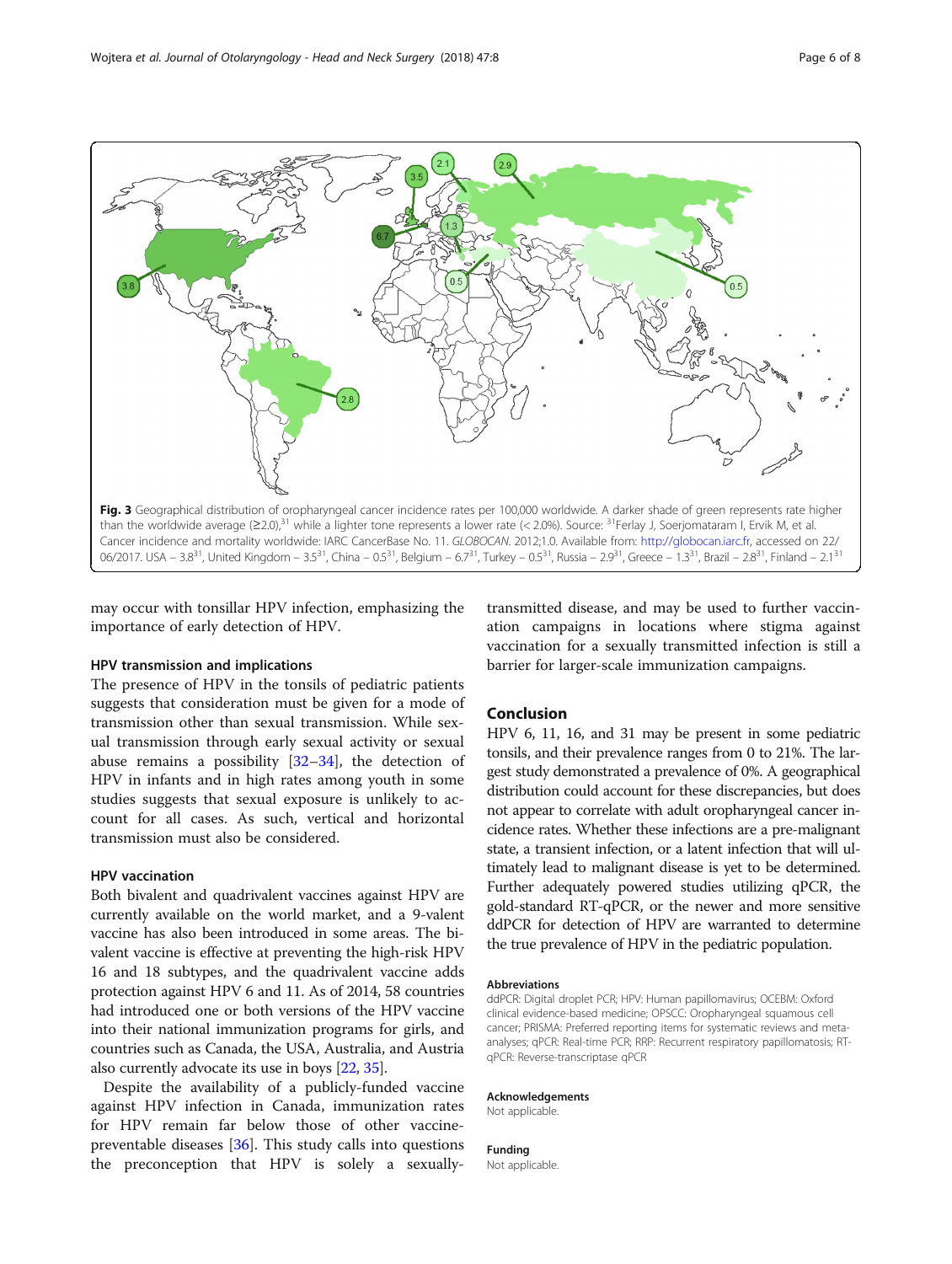# <span id="page-6-0"></span>Availability of data and materials

All data generated or analysed during this study are included in this published article [and its supplementary information files].

#### Authors' contributions

MW: Designed the data collection instruments, performed the literature search and data extraction, appraised the levels of evidence, carried out the initial analyses and interpretation of data, and drafted the initial manuscript. P, H, N, B and S: Assisted with study design and critically reviewed and revised the manuscript. JES: Conceptualized the study, performed the literature search and data extraction, appraised the levels of evidence, and critically reviewed and revised the manuscript. All authors approved the final manuscript as submitted and agree to be accountable for all aspects of the work.

### Ethics approval and consent to participate

Not applicable.

# Consent for publication

Not applicable.

#### Competing interests

The authors declare that they have no competing interests.

# Publisher's Note

Springer Nature remains neutral with regard to jurisdictional claims in published maps and institutional affiliations.

#### Author details

<sup>1</sup>Schulich School of Medicine and Dentistry, Western University, 1151 Richmond St, London N6A 5C1, ON, Canada. <sup>2</sup>Department of Otolaryngology-Head and Neck Surgery, Victoria Hospital B3-400, 800 Commissioners Rd E, London N6A 5W9, ON, Canada. <sup>3</sup>Department of Paediatrics, Children's Hospital at London Health Sciences Centre, 800 Commissioners Rd E, London, ON N6A 5W9, Canada.

# Received: 18 October 2017 Accepted: 17 January 2018 Published online: 30 January 2018

#### References

- 1. Koutsky L. Epidemiology of genital human papillomavirus infection. Am J Med. 1997;102(5):3–8.
- 2. Gillison ML, Shah KV. Human papillomavirus-associated head and neck squamous cell carcinoma: mounting evidence for an etiologic role for human papillomavirus in a subset of head and neck cancers. Curr Opin Oncol. 2001;13(3):183–8.
- 3. Koskinen WJ, Chen RW, Leivo I, et al. Prevalence and physical status of human papillomavirus in squamous cell carcinomas of the head and neck. Int J Cancer. 2003;107(3):401–6.
- 4. Klussmann JP, Weissenborn SJ, Wieland U, et al. Prevalence, distribution, and viral load of human papillomavirus 16 DNA in tonsillar carcinomas. Cancer. 2001;92(11):2875–84.
- 5. Gillison ML, Broutian T, Pickard RK, et al. Prevalence of oral HPV infection in the United States, 2009-2010. JAMA. 2012;307(7):693–703.
- 6. Hocking JS, Stein A, Conway EL, et al. Head and neck cancer in Australia between 1982 and 2005 show increasing incidence of potentially HPVassociated oropharyngeal cancers. Br J Cancer. 2011;104(5):886–91.
- 7. Chaturvedi AK, Engels EA, Anderson WF, Gillison ML. Incidence trends for human papillomavirus-related and -unrelated oral squamous cell carcinomas in the United States. J Clin Oncol. 2008;26(4):612–9.
- Mehanna H, Beech T, Nicholson T, et al. Prevalence of human papillomavirus in oropharyngeal and nonoropharyngeal head and neck cancer–systematic review and meta-analysis of trends by time and region. Head Neck. 2013;35(5):747–55.
- 9. Syrjänen S. HPV infections and tonsillar carcinoma. J Clin Pathol. 2004; 57(5):449–55.
- 10. Herrero R, Castellsagué X, Pawlita M, et al. Human papillomavirus and oral cancer: the International Agency for Research on Cancer multicenter study. J Natl Cancer Inst. 2003;95(23):1772–83.
- 11. Liberati A, Altman DG, Tetzlaff J, et al. The PRISMA statement for reporting systematic reviews and meta-analyses of studies that evaluate healthcare interventions: explanation and elaboration. BMJ. 2009;339:b2700.
- 12. Begum S, Cao D, Gillison M, Zahurak M, Westra WH. Tissue distribution of human papillomavirus 16 DNA integration in patients with tonsillar carcinoma. Clin Cancer Res. 2005;11(16):5694–9.
- 13. IuA S, Onufrieva EK, Pogosova IE, IuV S, Diudia AV. Infection of the upper respiratory tract with human papilloma virus in children without clinical signs of respiratory papillomatosis [in Russian]. Vestn Otorinolaringol. 2009; (1):16–9.
- 14. Sun YF, Wu YD, Wu L, et al. Detection of human papillomavirus in the upper respiratory tract in children without recurrent respiratory papillomatosis [in Chinese]. Zhonghua Er Bi Yan Hou Tou Jing Wai Ke Za Zhi. 2012;47(12):974–7.
- 15. OCEBM Levels of Evidence Working Group. The Oxford levels of evidence 2. Oxford Centre Evid Based Med. [http://www.cebm.net/blog/2016/05/01/](http://www.cebm.net/blog/2016/05/01/ocebm-levels-of-evidence/) [ocebm-levels-of-evidence/](http://www.cebm.net/blog/2016/05/01/ocebm-levels-of-evidence/). Accessed 21 July 2016.
- 16. BioMed Central. Newcastle-Ottawa Scale adapted for cross-sectional studies website. [http://journals.plos.org/plosone/article/file?type=](http://journals.plos.org/plosone/article/file?type=supplementary&id=info:doi/10.1371/journal.pone.0147601.s001) [supplementary&id=info:doi/10.1371/journal.pone.0147601.s001](http://journals.plos.org/plosone/article/file?type=supplementary&id=info:doi/10.1371/journal.pone.0147601.s001). Accessed 21 July 2016.
- 17. Baloglu H, Kucukodaci Z, Gungor A, et al. Human papilloma virus prevalence in hyperplastic tonsils and adenoids in children and young adults. Turkiye Klinikleri J Med Sci. 2010;30(2):528–32.
- 18. Sisk J, Schweinfurth JM, Wang XT, Chong K. Presence of human Papillomavirus DNA in tonsillectomy specimens. Laryngoscope. 2006;116(8):1372–4.
- 19. Duray A, Descamps G, Bettonville M, et al. High prevalence of high-risk human papillomavirus in palatine tonsils from healthy children and adults. Otolaryngol Head Neck Surg. 2011;145(2):230–5.
- 20. Mammas IN, Sourvinos G, Michael C, Spandidos DA. Human papilloma virus in hyperplastic tonsillar and adenoid tissues in children. Pediatr Infect Dis J. 2006;25(12):1158–62.
- 21. Chen R, Sehr P, Waterboer T, et al. Presence of DNA of human papillomavirus 16 but no other types in tumor-free tonsillar tissue. J Clin Microbiol. 2005;43(3):1408–10.
- 22. Venuti A, Paolini F. HPV detection methods in head and neck cancer. Head Neck Pathol. 2012;6(suppl 1):S63–74.
- 23. Jordan RC, Lingen MW, Perez-Ordonez B, et al. Validation of methods for oropharyngeal cancer HPV status determination in US cooperative group trials. Am J Surg Pathol. 2012;36(7):945–54.
- 24. Lillsunde Larsson G, Helenius G. Digital droplet PCR (ddPCR) for the detection and quantification of HPV 16, 18, 33 and 45 – a short report. Cell Oncol. 2017;40(5):521–7.
- 25. Cockerill CC, Orvidas LJ, Moore EJ, et al. Detection of high-risk human papillomavirus infection in tonsillar specimens using 2 commercially available assays. Diagn Microbiol Infect Dis. 2016;86(4):365–8.
- 26. Xue XC, Chen XP, Yao WH, Zhang Y, Sun GB, Tan XJ. Prevalence of human papillomavirus and Epstein–Barr virus DNA in Chinese children with tonsillar and/or adenoidal hypertrophy. J Med Virol. 2014;86(6):963–7.
- 27. Palmer E, Newcombe RG, Green AC, et al. Human papillomavirus infection is rare in nonmalignant tonsil tissue in the UK: implications for tonsil cancer precursor lesions. Int J Cancer. 2014;135(10):2437–43.
- 28. The World Health Organization. Human papillomavirus vaccines: WHO position paper, October 2014. Wkly Epidemiol Rec. 2014;89(43):465–92.
- 29. De Vuyst H, Clifford G, Li N, Franceschi S. HPV infection in Europe. Eur J Cancer. 2009;45(15):2632–9.
- 30. Ferlay J, Soerjomataram I, Ervik M, et al. Cancer incidence and mortality worldwide: IARC CancerBase no. 11. GLOBOCAN. 2012;1.0. [http://globocan.](http://globocan.iarc.fr) [iarc.fr.](http://globocan.iarc.fr) Accessed 22 June 2017.
- 31. Snijders PJ, Steenbergen RD, Heideman DA, Meijer CJ. HPV-mediated cervical carcinogenesis: concepts and clinical implications. J Pathol. 2006; 208(2):152–64.
- 32. Wingood GM, Seth P, DiClemente RJ, Robinson LS. Association of sexual abuse with incident high-risk human papillomavirus infection among young African-American women. Sex Transm Dis. 2009;36(12):784–6.
- 33. Stevens-Simon C, Nelligan D, Breese P, Jenny C, Douglas JM Jr. The prevalence of genital human papillomavirus infections in abused and nonabused preadolescent girls. Pediatrics. 2000;106(4):645–9.
- 34. Gutman LT, St Claire K, Herman-Giddens ME, Johnston WW, Phelps WC. Evaluation of sexually abused and nonabused young girls for intravaginal human papillomavirus infection. Am J Dis Child. 1992;146(6):694–9.
- 35. Stanley M. HPV vaccination in boys and men. Hum Vaccin Immunother. 2014;10(7):2109–11.